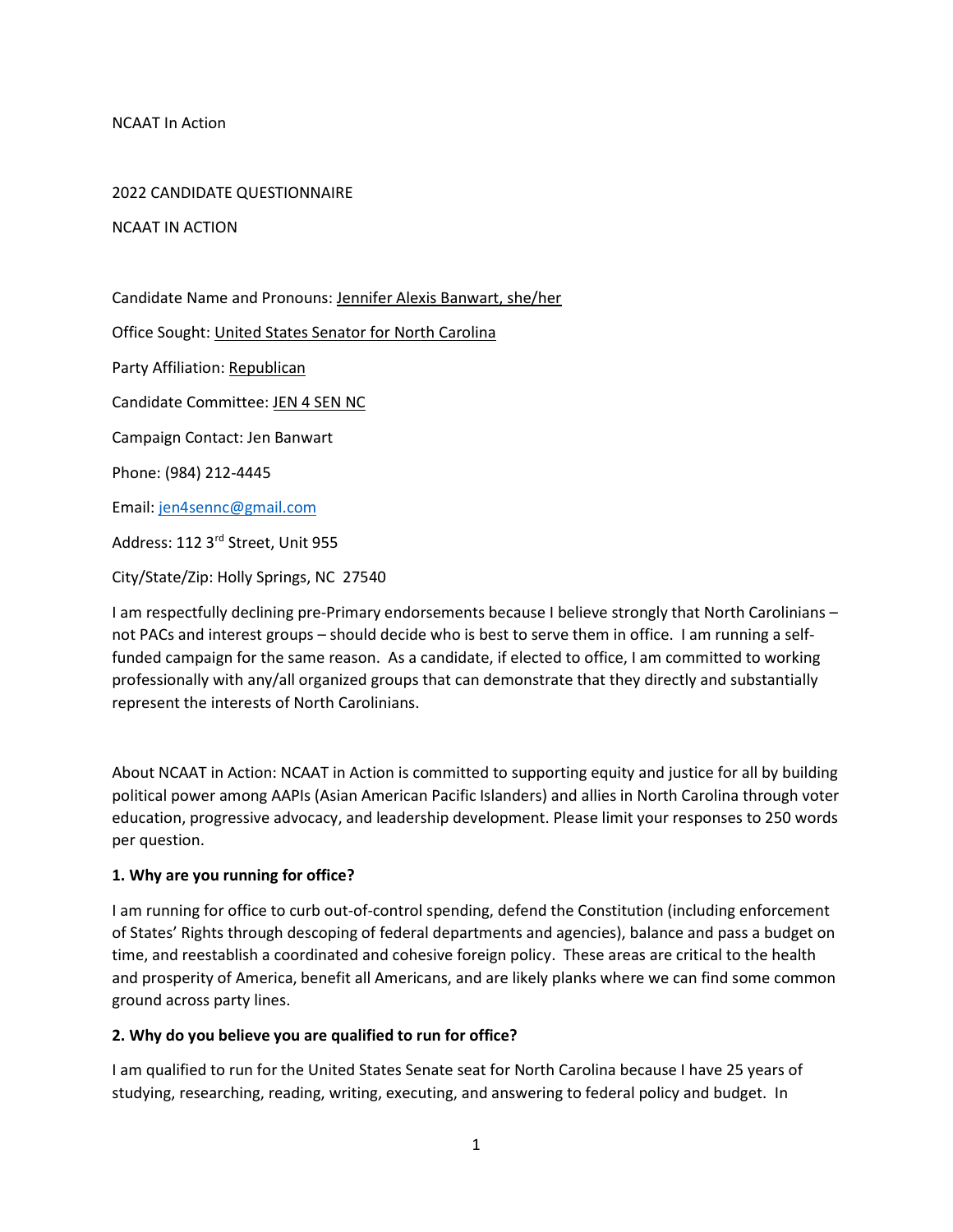addition to having the most practitioner experience at the federal level of any U.S. Senate Candidate, I have worked for the legislative and executive branches and hold advanced academic degrees in political science, international relations and security, intelligence studies, and counterterrorism. I have spent my entire adult life as a public servant – not a politician. It would be an honor and a pleasure to take all of the skills and experience I have to serve North Carolinians and Americans.

## 3. Have you previously engaged with the AAPI community in NC? If so, please give one or more specific examples of how your actions have impacted this community.

I have not previously engaged with the AAPI community. My goal is to represent North Carolinians and their interests at the federal level, and I am committed to working professionally with any/all interest groups that can demonstrate that they directly and substantially represent the interests of North Carolinians.

4. From 2012 to 2018, the number of eligible AAPI voters in North Carolina grew 55%, more than 6 times faster than the statewide growth rate. Officials and candidates seeking elected office who familiarized themselves with the AAPI community have experienced positive electoral outcomes. How do you intend to actively engage with the AAPI community and community organizations during the course of your campaign? If elected, how would you expand opportunities for AAPI political engagement outside of elections?

Pre-Primary and General elections, I am glad to meet with as many North Carolinians as possible – whatever the forum. If elected, and if the AAPI can provide metrics that demonstrate that they directly and substantially represent the interests of North Carolinians, I will:

- 1. Host an initial meeting to identify areas of mutual interest,
- 2. Provide a scoping statement that outlines which areas are of substantial interest to North Carolinians AND are appropriately worked at the federal level, and
- 3. Report progress at an increment appropriate for the scope and scale of our joint work.

I will also ensure that informal channels of communication are available to all North Carolinians and associated groups, and consider any specific case work brought to my attention.

5. According to the 2020 census, Asians are the fastest-growing racial group in the state of North Carolina, with a population increase of 65% since the 2010 census. NCAAT in Action believes in diversification, especially in AAPI representation in a candidate's staff to reflect the constituent's population. a. Do you have members of the AAPI community as part of your paid staff? b. How are you ensuring that your volunteer recruitment efforts are inclusive of and attractive to AAPIs? c. If elected, what will you do to show your commitment to building AAPI representation in political spaces?

Currently, and through the pre-Primary phase of candidacy, I am the only staff on this campaign and there are no volunteers. If elected, I will build a staff that is qualified to represent the interests of North Carolinians. Communication is absolutely critical to proper representation, and I fully intend to hire the most qualified applicants for employment in this area.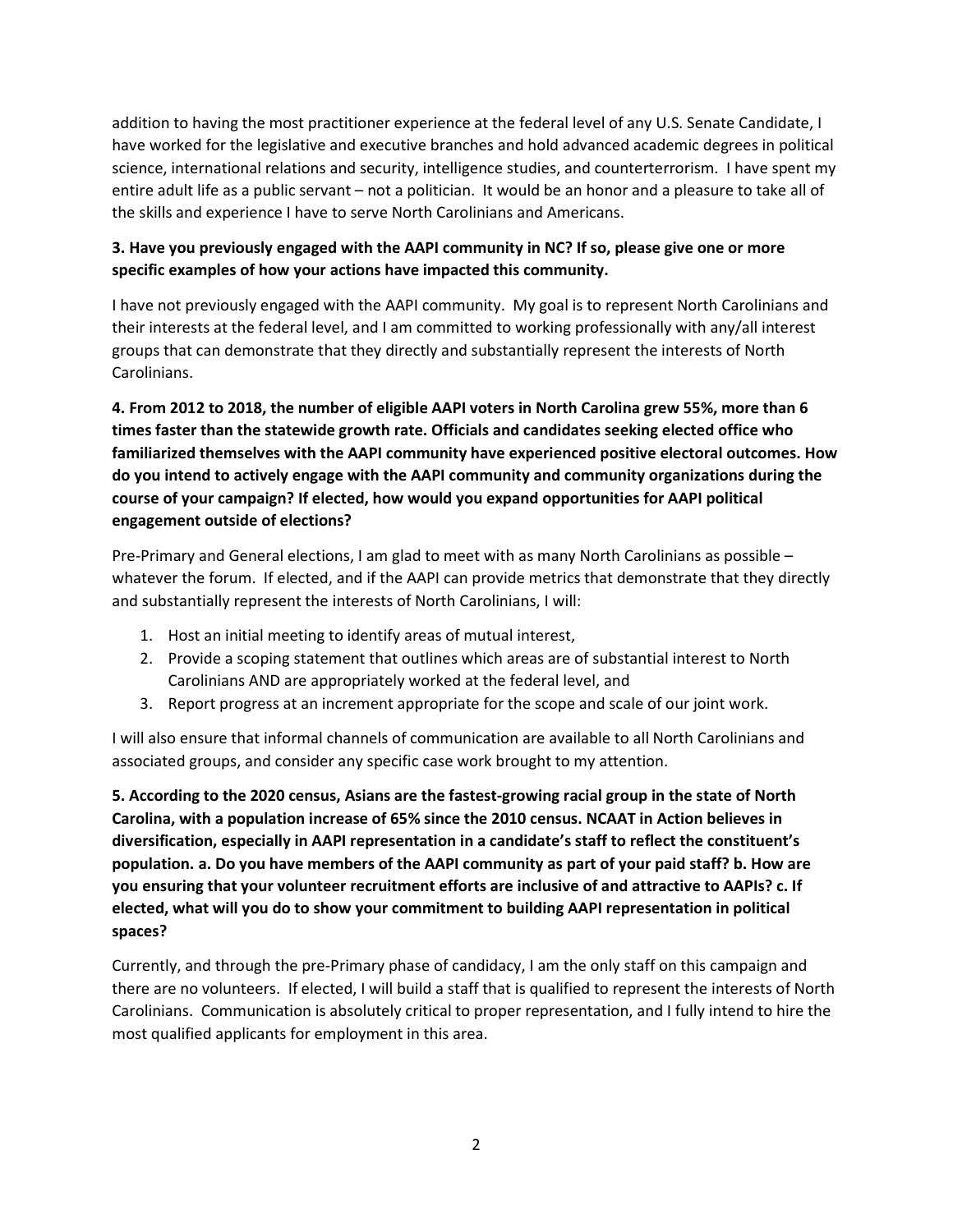# 6. In an October 2020 poll performed by the US Immigration Policy Center and NCAAT, it was found that AAPI voters in North Carolina support increasing family-based immigration and promoting family reunification. How will your office seek to engage in immigration reform issues that immigrant and refugee communities in NC face? What specific policies would you support to protect AAPI immigrant and refugee rights?

All categories of immigration status should be determined by a combination of metrics that help us to determine 1) what the demand is, and 2) whether/how many immigrants the United States is positioned to accommodate while maintaining health, stability, and prosperity domestically. Due to the high demand for immigration to the United States, any blanket policy placing family-based immigration above other priorities would likely be very short-term or not enforced. That said, the goal in all circumstances – immigration or other – should always be to keep families together whenever and wherever possible. With regards to current immigration policies, they need to be completely overhauled and replaced with balanced, bipartisan, enduring, and transparent immigration policy. Once agreed upon, this policy must be strictly enforced by federal, state, and local departments, as illegal immigrants unfairly take opportunities away from individuals who are following processes and procedures. Executive and Legislative must work together to shore up the border – by plusing up manning for land, sea, and air patrol, providing departments and agencies with the best technology, and making sure that clear and uniform processes and procedures are established and mapped to the immigration policy. Appropriate departments and agencies should be looking across available data in order to anticipate when there is a world event or surge of migrants at the border, and leaders should work together to get ahead of the wave by deciding if/how any additional guidance is being provided regarding: explicit and specific instructions about the handling of immigrants arriving at the border, preparation for housing/return flights/other supporting logistics, and whether there are any exceptions. Finally, I cannot emphasize enough the importance of a coordinated and holistic foreign policy strategy as a way to encourage countries around the world to establish a universal human rights standard.

# 7. NCAAT in Action is committed to fighting against hate crimes and AAPI discrimination, which remains a significant statewide issue. In that same October 2020 poll, 37% of AAPI voters say they want more done to address hate crimes against people of color. While hate crimes are overall down by 7% in 2020, crimes targeting AAPIs rose by 150% in America. How will you address hate incidents against AAPIs?

 Though I am not a legal expert or a lawyer, the North Carolina State Legislature appears to have filed HB354 – the Hate Crimes Prevention Act. If passed, this bill will increase the scope and punishment of hate crimes, which I believe is in-line with what NCAAT is asking for.

8. NCAAT in Action believes that language access is a key component of—but a major challenge to voter engagement, voter education, and voter participation. Among AAPIs in the state, 70% speak a language besides English at home, and more than 42% speak English less than "very well." A third of Asian Americans living in this state's four major urban counties report themselves as having Limited English Proficiency. What is your position on, and how do you intend to engage in, language assistance to increase AAPI participation in voter engagement?